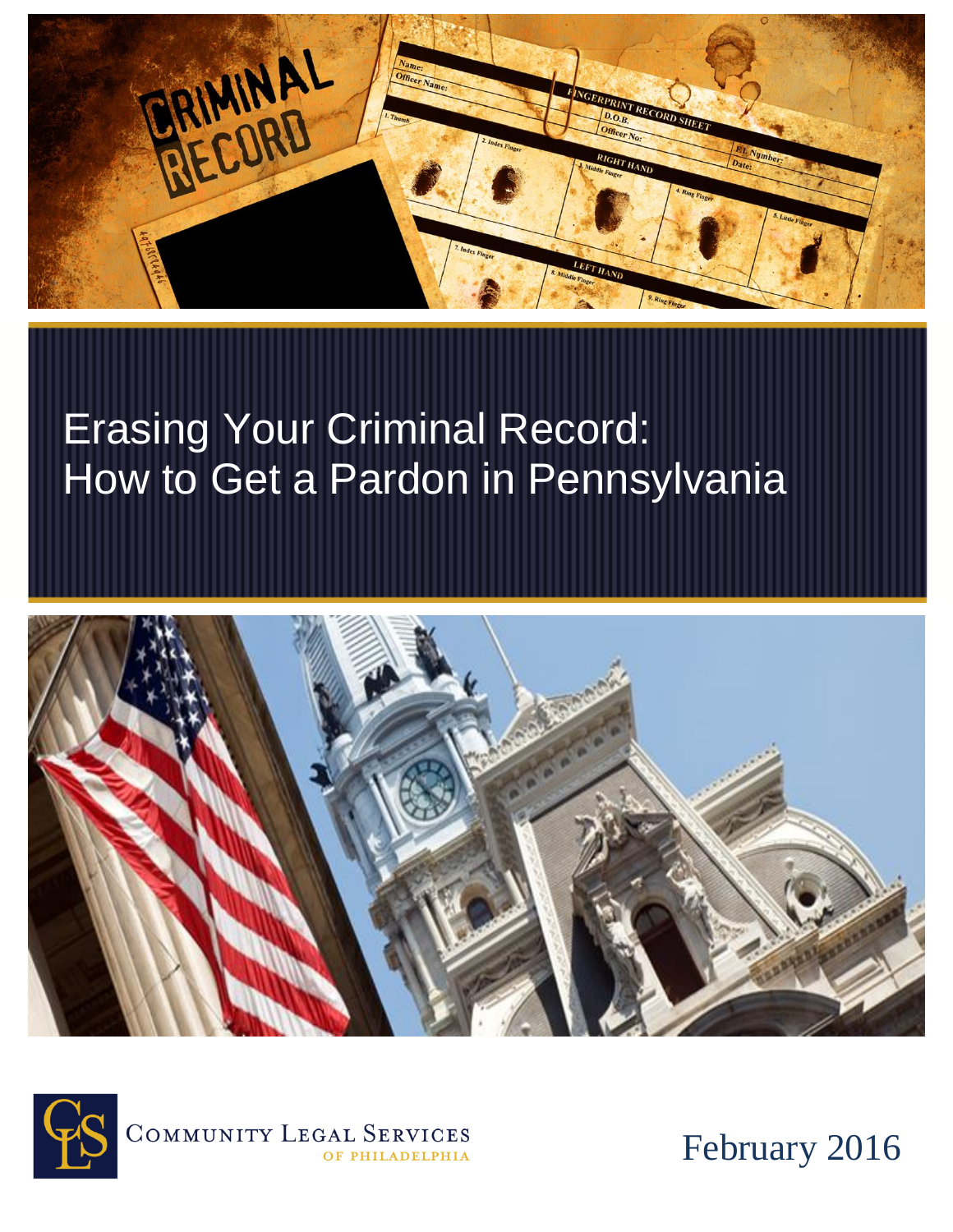

# **WHAT IS A PARDON?**

A pardon is an act by the Governor of Pennsylvania that erases a conviction from your criminal record. **In Pennsylvania, a pardon is generally the only way that felony and misdemeanor convictions can be eliminated.** These convictions cannot be expunged by a court, though certain eligible misdemeanors can be sealed from the public after enough time has passed.

Although it is difficult to get a pardon, you should consider applying for one if you are having employment or other problems because of your criminal record. The process will take several years. It will cost \$8.00 for an application, an additional \$25.00 in filing fees, \$10.00 to get a PA State Police record, \$10.00 for your Full Driving History, and the cost of passport photos, copies of documents, and postage. But if you are successful, you can have a clean criminal record again.

# **WHO CAN GET A PARDON?**

Anyone who has a criminal record may apply for a pardon. There are no definite standards for when a pardon will be given, but the majority of people who receive pardons have a record of only one minor offense that was committed at least five years ago, or a more serious offense that was committed at least ten years ago.

The most common types of crimes to receive pardons include shoplifting and disorderly conduct. Typically, serious crimes are only pardoned if several decades have passed since the crime was committed. **The longer you have stayed out of trouble, the better your chances of getting a pardon.** 

# **HOW DO I APPLY FOR A PARDON?**

## *Request the application*

The first step is to send a short letter to the Board of Pardons (BOP) requesting an application for a hearing (see address on back). With this letter, you must include an **\$8.00 money order, cashier's check or certified check payable to the Commonwealth of Pennsylvania, and a self-addressed business size envelope with \$1.40 of postage on it. Personal checks will not be accepted.**

## *Collect the required documents*

As the application's instructions will explain, you will need to gather some information and documentation for your application. For instance, you will be required to order your complete criminal history from the PA State Police. **It can take as long as six months for this record to be sent to you, so you should send away for it as soon as you begin the pardon application process.** You will also need to request your Full Driving History from the PA Department of Transportation and get one color passport-sized photo.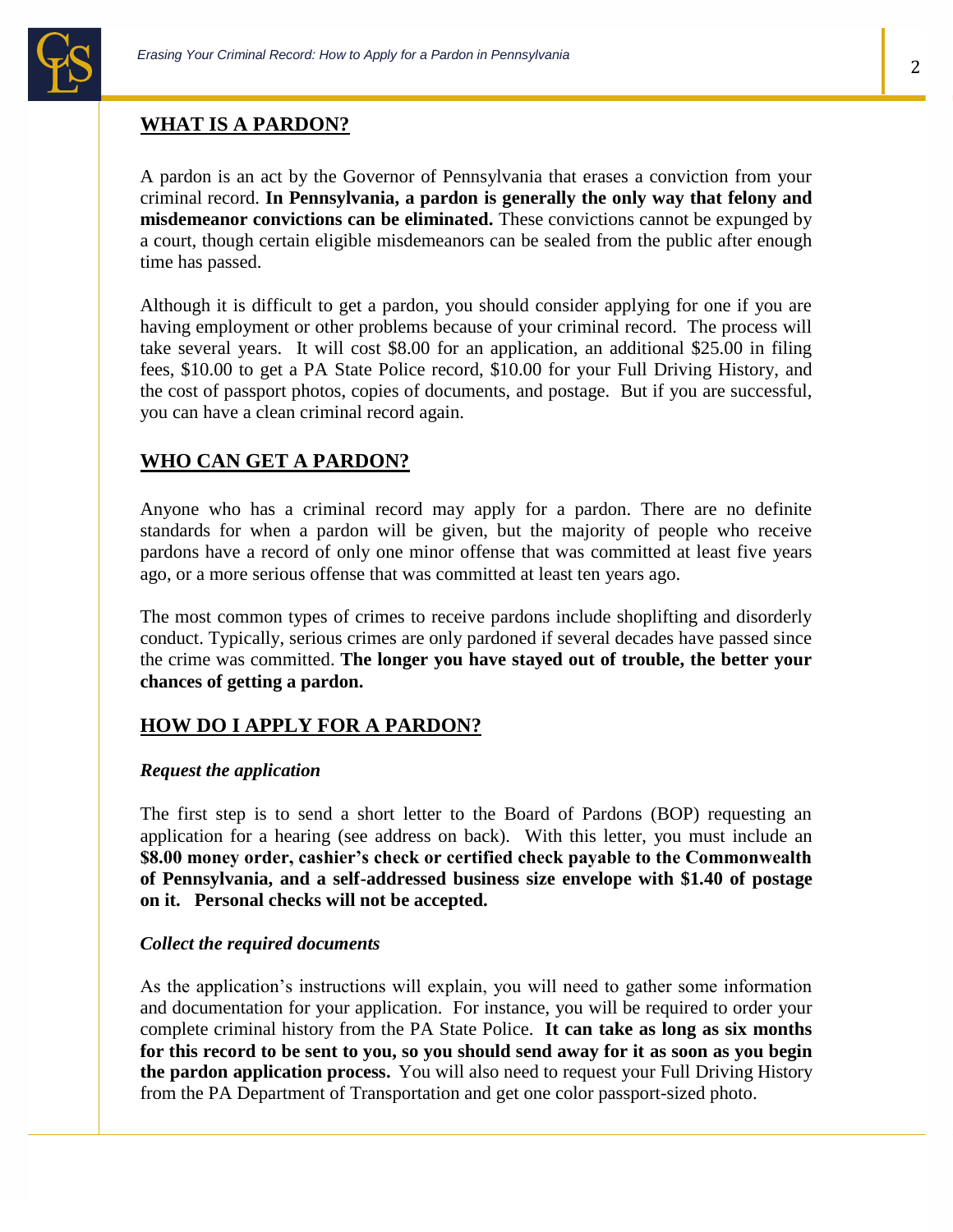

#### *Gather necessary information and supporting materials*

You will need to track down information about your conviction(s), such as the date of the crime, the place where you were tried, and the name of judge who presided over your trial and/or sentenced you. You must also list every time you were arrested and any citation you ever received. This information often can be gathered at your county courthouse. You will have to go to the Courthouse in the County where you were sentenced and get copies of certain documents from the original file such as the Disposition/Sentencing Order.

Although not required, you should also consider getting letters of recommendation and any documents that show positive changes in your life (such as diplomas or awards).

#### *Fill out the application*

The application is several pages long and asks you a variety of questions. **The most important questions on the application require you to discuss the specific details of the crime, your conduct since the crime was committed, and your explanation of why you should be pardoned. It is extremely important that you tell the Board that you accept responsibility for the acts which led to your conviction(s). Explain your answers to these questions in as much detail as possible.**

#### *Send in your completed application*

Be sure to read the instructions carefully. Once you finish the application, you must make **five copies** of the application and send it to the Board along with all required and supplemental documents and a \$25.00 money order. If your application is missing anything, the Board will send it back to you.

#### *Requesting a fee waiver*

You can try to get the Board to waive the \$33.00 of its fees if you feel that you cannot afford it, but the Board almost never waives fees for people who are not currently in prison. To do this, your first letter to the Board should request the form for what is called an "in forma pauperis" application. You will still have to include a self-addressed envelope with \$1.40 in postage. When you receive this form, you can fill it out and send it back to the Board of Pardons. **But you should make every effort to pay the filing fees, because the Board considers your financial situation in deciding to recommend a pardon.**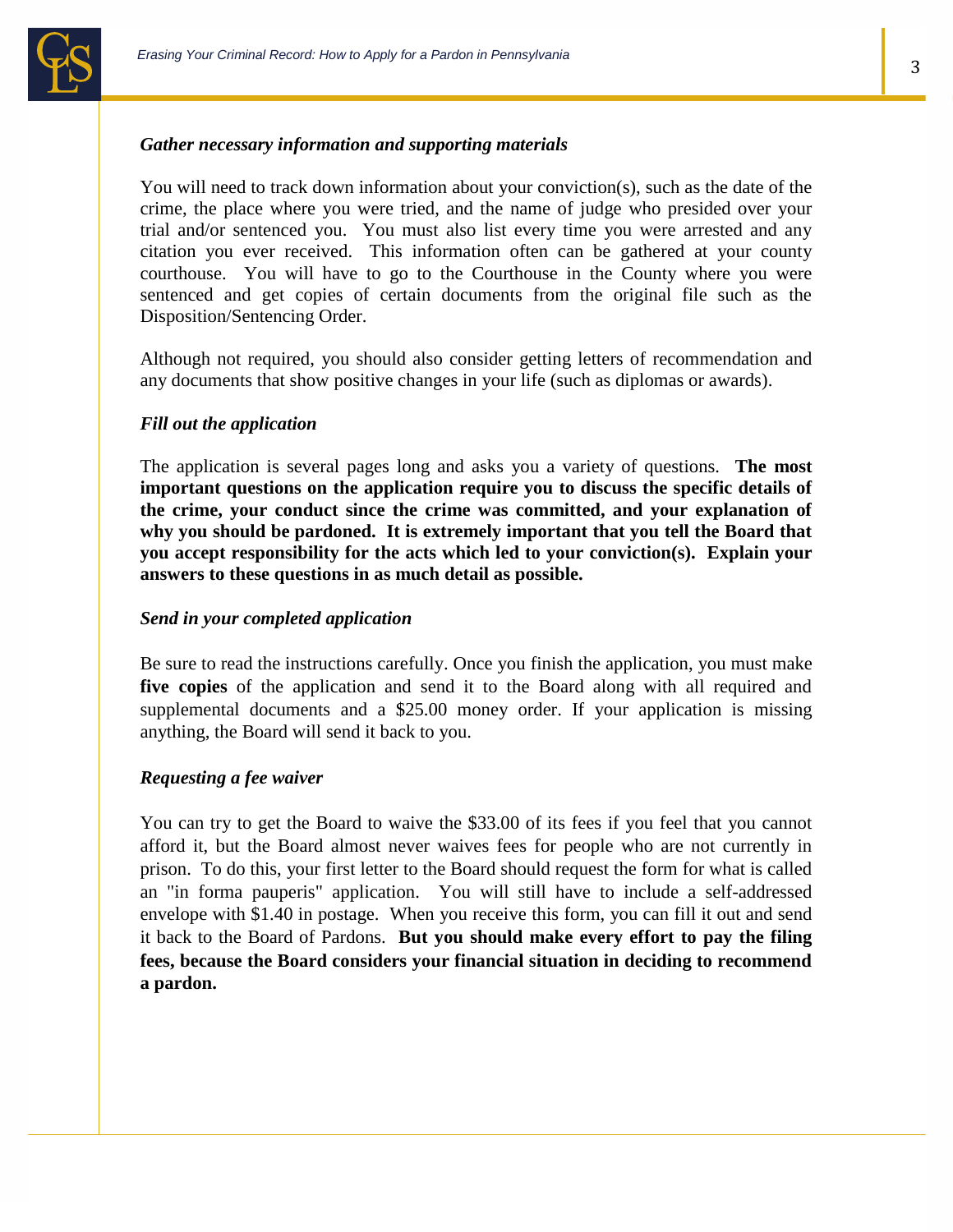

### **WHAT HAPPENS NEXT?**

#### *Your application is filed*

Assuming your application is complete, the Board will file your application within 2-4 months of receiving it.

#### *Interview by state parole agent*

About two years after the Board files the application, a state parole agent will interview you at your home, to collect information to determine whether you are "a responsible, contributing member of society." He or she will ask about who else lives with you and about your conduct since the crime was committed. You should be prepared to make points in your favor, such as any community service, military service or religious activities in which you have participated. The agent will also ask you personal questions, such as whether you are married and have children, where you work, and if you owe any loans. It is important that you cooperate with the agent. If the agent asks any questions that make you uncomfortable, please explain your concerns rather than refusing to cooperate. The agent will then prepare a report based on this interview.

#### *The board reviews application*

At this point, your investigation report, any opinions that might be submitted by the local trial judge and district attorney, and your application are sent to the Board to be reviewed. The Board consists of five members: the Lt. Governor (the chair); the Attorney General; a victim representative; a corrections expert; and a psychologist. To get a hearing, generally at least two members of the Board must vote to grant you one. It typically takes one year until the Board decides whether or not to grant you a public hearing. If the Board does not grant you a hearing, your application has been denied. If you are granted a hearing, it is held within the next couple of months, in Harrisburg.

#### *Hearing in Harrisburg*

If you are granted a hearing, you will need to attend the hearing and speak for yourself to the Board. Hearings are open to the public and are only 15 minutes long. You do not need an attorney, but you can choose to be represented by an attorney or anyone else. You may want to bring someone else to speak in your favor.

The Board asks questions to determine if you are sorry for committing the crime and to make sure you will not commit another crime. The Board will also ask about any other arrests on your record. Make sure to tell the Board about the problems you are having as a result of your criminal record, such as difficulty finding a job or advancing a career.